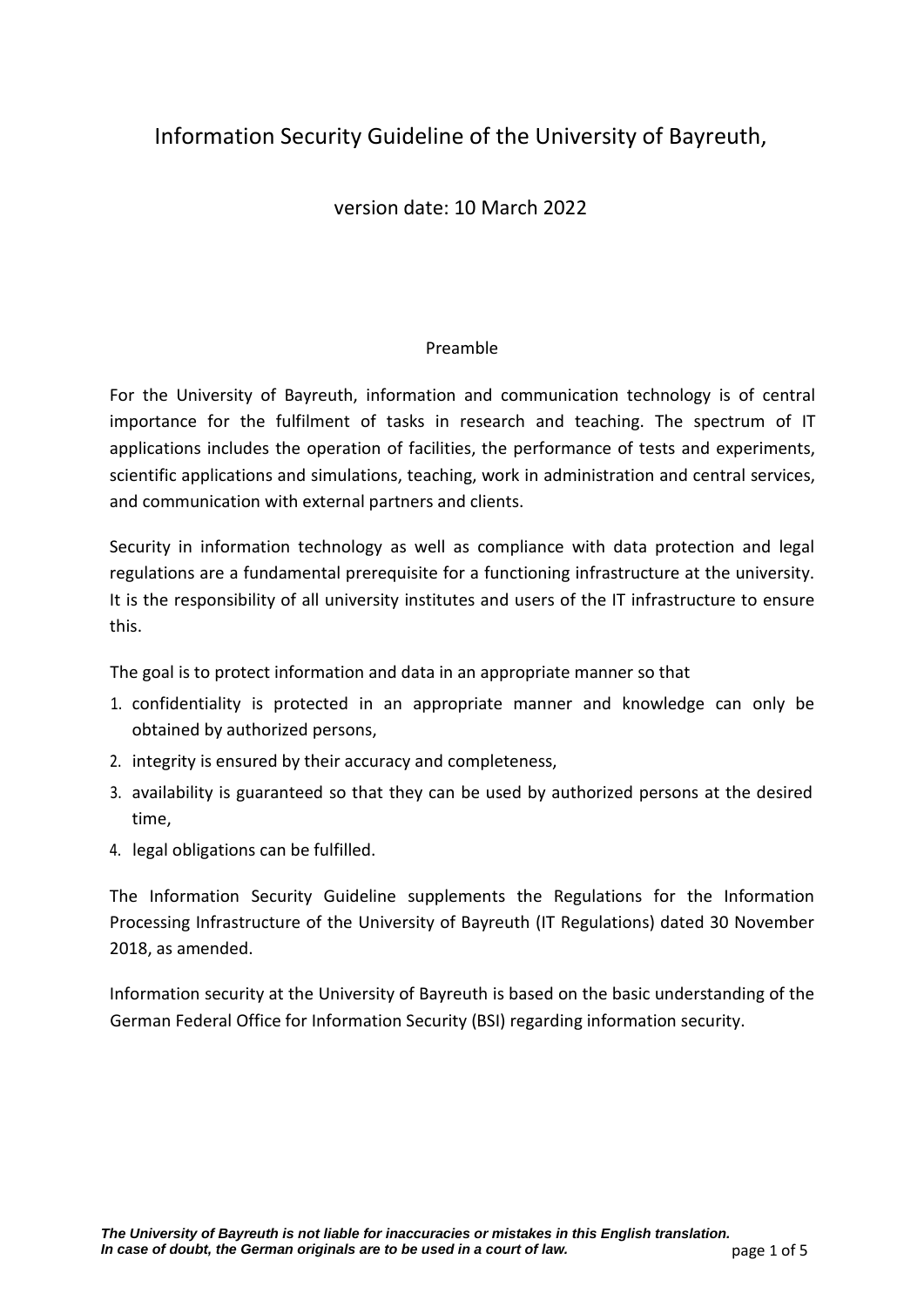# **Subject of the Information Security Guideline and Definitions**

The present guideline defines responsibilities, duties and tasks as well as regulations on funding in the area of information security.

<sup>2</sup>For the purposes of the present guideline

1. "Information security":

Ensuring confidentiality, integrity and availability of information processing and storage technical and non-technical systems.

2. "IT infrastructure":

The totality of the University's hardware, applications, and building facilities used for information processing.

3. "IT System":

The functional unit of hardware and software that collects, records, prepares, uses, stores, transmits, programmatically processes, internally displays, outputs and retrieves data.

4. "Information Security Process":

The set of procedures that have the goal of integrating information security into all of the University's operations to ensure constant development and improvement of information security.

# **§ 2**

## **Scope**

The information security guideline applies to all persons and systems using the IT infrastructure of the University of Bayreuth.

# **§ 3**

## **Basic responsibilities**

- (1) All users of the IT systems connected to the IT infrastructure of the University of Bayreuth are obligated to work towards information security and to take the necessary measures to achieve this.
- (2) Responsibility for information security basically follows the responsibilities for IT systems.
- $(3)$  <sup>1</sup>All users are responsible for reporting events that affect or could affect information security to the IT Service Centre immediately after becoming aware of them.  $2$ The IT Service Centre then notifies the Information Security Officer (ISB).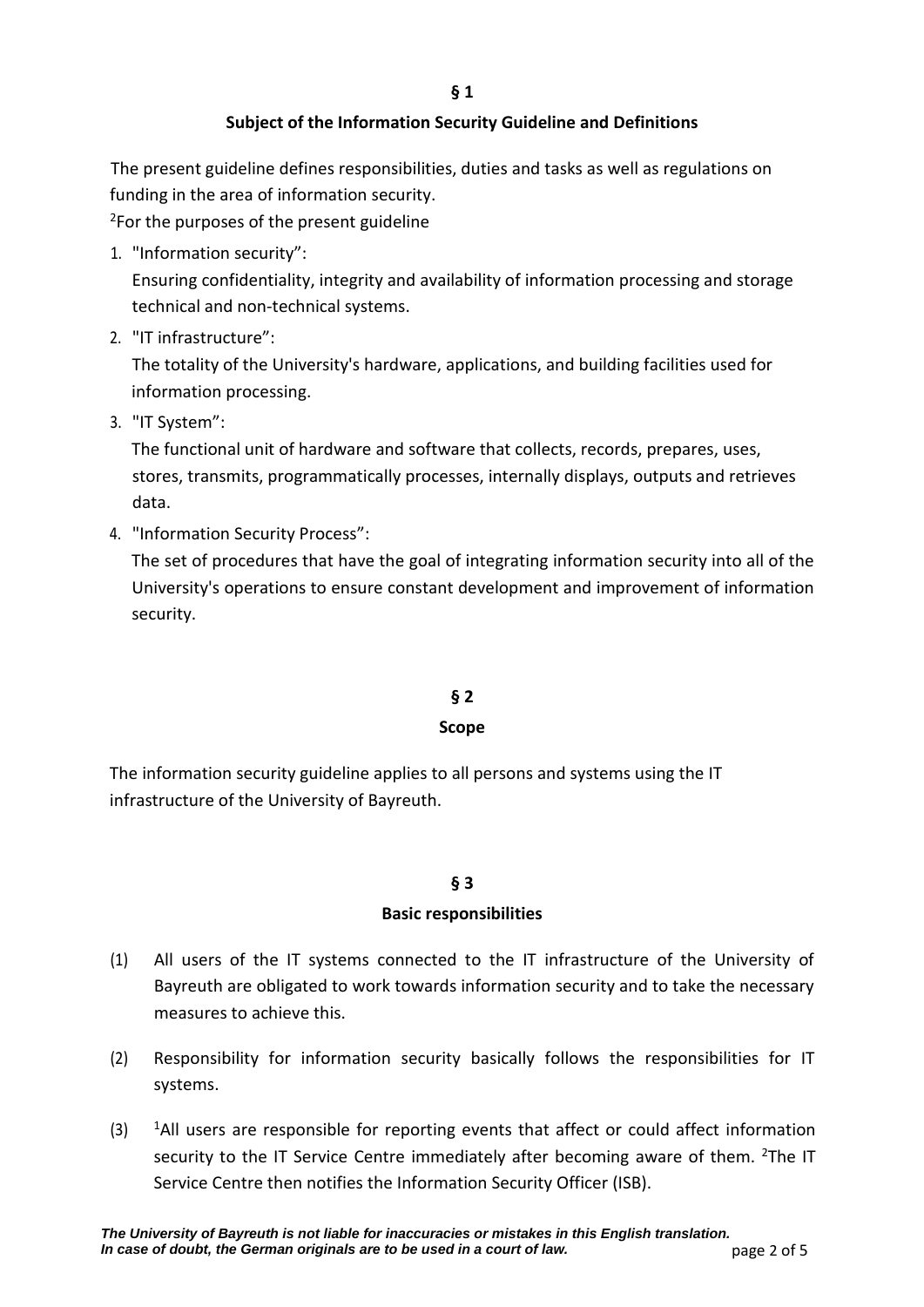## **Stakeholders in the information security process and their tasks**

(1) University Governing Board

1The overall responsibility for ensuring information security and compliance with the information security process at the University of Bayreuth lies with the University Governing Board.

<sup>2</sup>The Vice President for Digitization, Innovation & Sustainability, as a member of the University Governing Board, shall perform the coordination tasks in the area of information security affecting the university as a whole after consultation with the Information Security Officer (ISB).

<sup>3</sup>The Chief Information Officer (CIO) is either the Vice President for Digitalization, Innovation & Sustainability or a university lecturer.<sup>4</sup>He or she develops the IT strategic goals and implementation concepts for a common IT management of the University of Bayreuth in a continuous progress process with the participation of the Information Security Officer (ISB).

- (2) Presidential Advisory Committee for Information & Communication Technology (PK IKT) <sup>1</sup>The PK IKT develops strategic proposals for the area of information and communication technology as a basis for decision-making by the University Governing Board. 2Results of the Information Security Working Group, which is subordinate to the PK IKT, are reported to the PK IKT. <sup>3</sup>Once resolved, these are forwarded to the University Governing Board for approval or enactment, as appropriate.
- (3) Information Security Working Group (AK Informationssicherheit)

<sup>1</sup>The Information Security Working Group prepares strategic objectives and decisions in the area of information security for PK IKT.  $2$ The working group initiates, steers and coordinates the information security process with the participation of the ISB.  $3$ This includes

among other things, all topics relating to information security.

(4) Information Security Officer (ISB)

<sup>1</sup>The ISB is appointed by the University Governing Board. <sup>2</sup>The ISB is a permanent member of the PK IKT and the Information Security Working Group.

 $3$ The ISB has a right to information and a right to make proposals.

4 The ISB's right to information is exercised, among other things, through participation in university committees and inclusion in their information distribution lists. ^In addition, there is an active right to information for the ISB.  $6$  This person can access the minutes of the University Governing Board, University Council, Senate, faculty councils and minutes of the IT Service Centre, etc. if they relate to the topics of IT infrastructure and information security.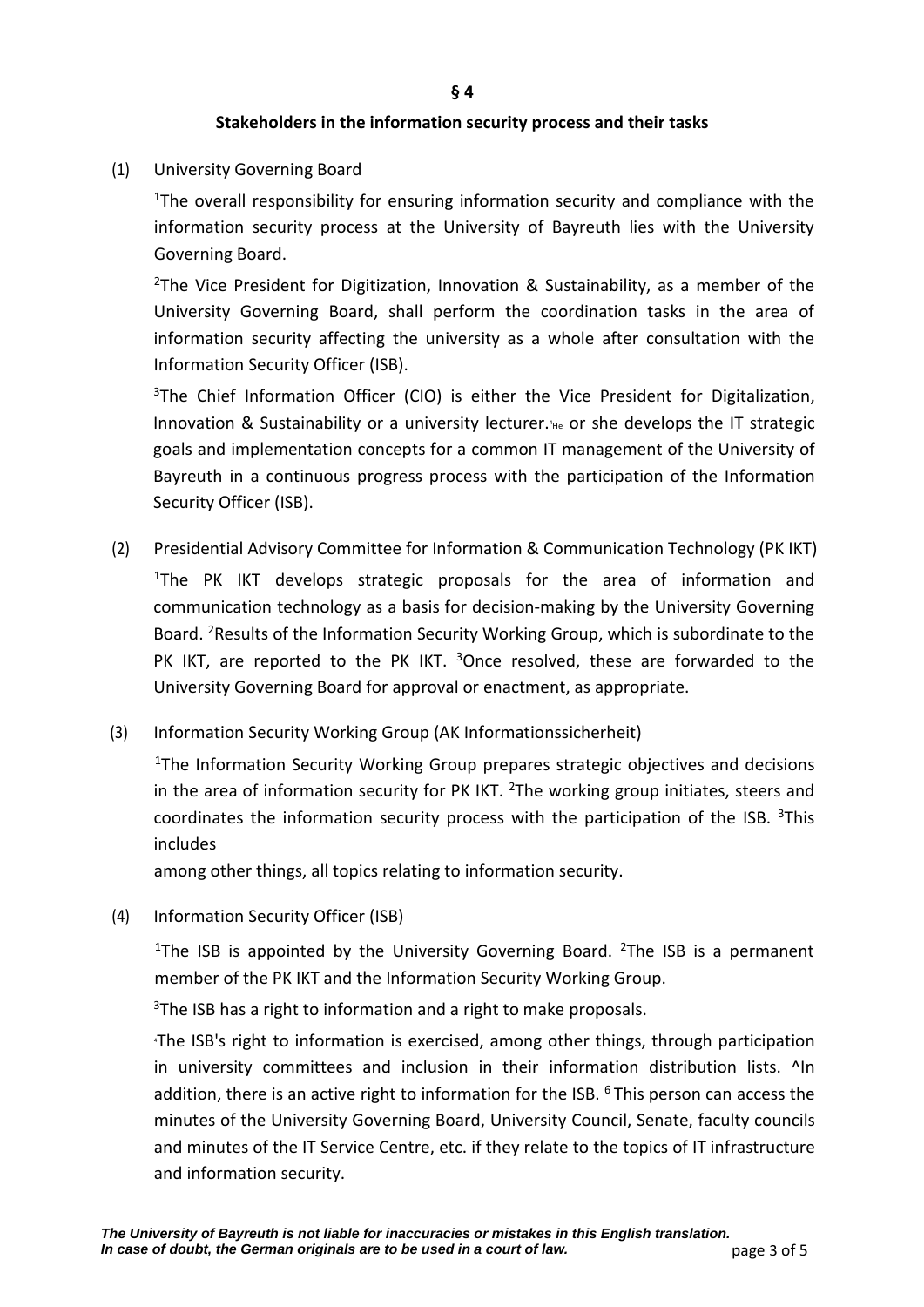$7$  The ISB's right to make proposals serves to make his or her own suggestions regarding information security to all parties and bodies mentioned under § 4 as well as to users.

The ISB is to be involved in all projects that have a significant impact on the security aspects of information processing.

 $9$ The duties of the ISB include investigating information security incidents and preparing reports on the state of information security.

 $10$ In his or her duties relating to information security, the ISB shall be bound only by directives of the University Governing Board.

<sup>11</sup>The University shall ensure that the ISB is relieved of this/her other duties to the extent necessary for his/her information security responsibilities and is adequately resourced.

# (5) **Head of IT Service Centre (L-ITS)**

<sup>1</sup>The L-ITS is responsible for the information security of the IT infrastructure operated by the IT Service Centre and documents the security measures implemented in the IT service centre.<sup>2</sup>He or she is a permanent member of the PK IKT and the Information Security Working Group.  $3$  He or she shall carry out the resolutions of the University Governing Board.

# (6) **Person responsible for IT systems**

1Those responsible for IT systems are entitled to take further measures within their area in addition to the university-wide information security measures. <sup>2</sup>If there is a potential impact on the University's IT infrastructure, coordination with the IT Service is required.  $3$ The measures taken independently must be documented.

# **§ 5 Hazard intervention**

<sup>1</sup>the IT Service Centre has the right to immediately take necessary defensive measures in case of imminent danger. <sup>2</sup>The principle of proportionality of means shall be observed in the measures to be taken. <sup>3</sup>The measures should be taken in such a way that the affected user is informed in advance if at all possible. 4 The affected user, the management of the affected facility and the ISB shall be informed immediately of the incident and the measures taken.

<sup>5</sup>In the event of an incident that is classified by a person responsible for an IT system as a potential information security risk event, he or she is obligated to take appropriate defense measures and to inform the IT Service Centre and the ISB of the event and the measures taken as soon as possible.

 $6$ The security measures are lifted after sufficient information security measures have been implemented.